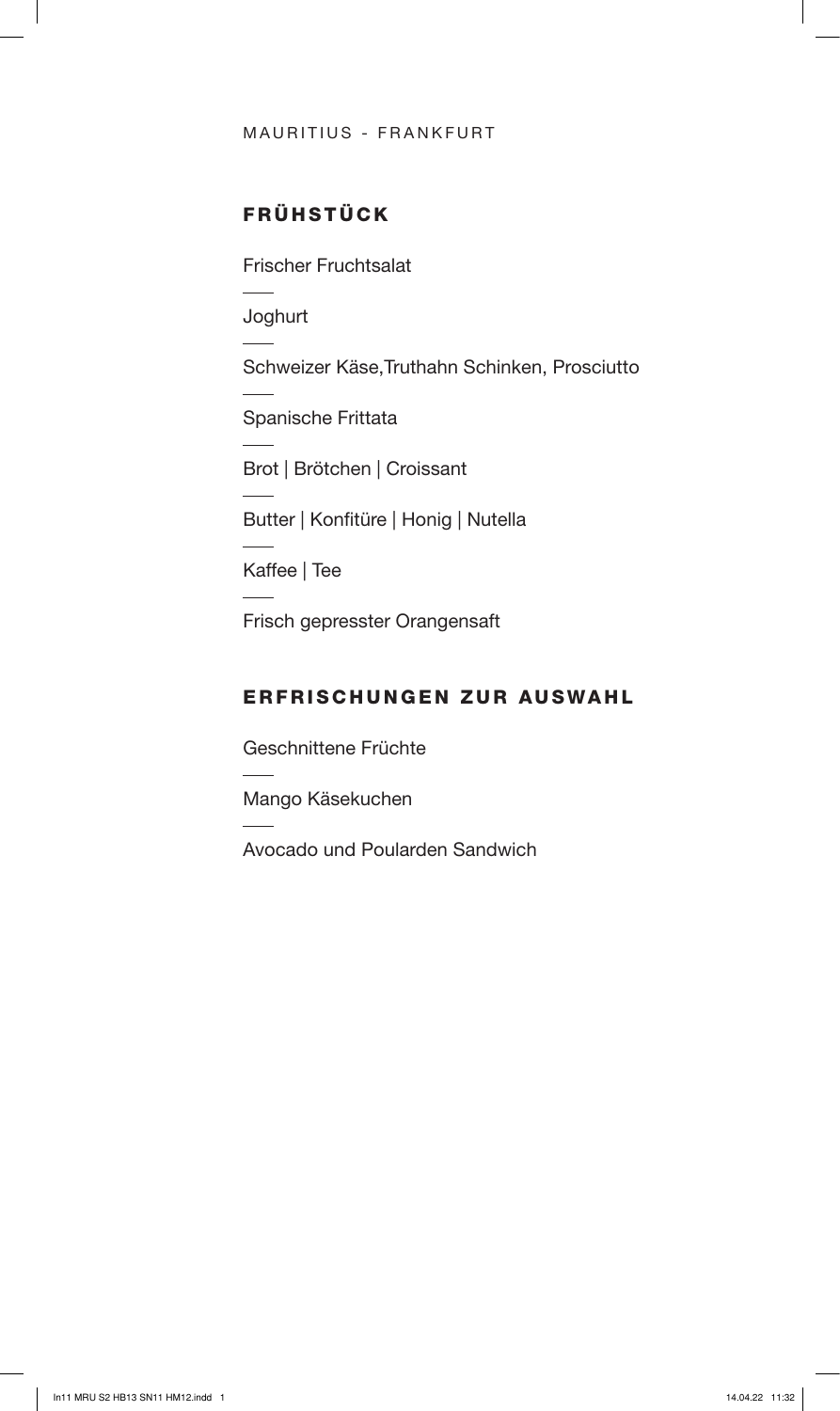# MENÜ

VORSPEISE

Meeresfrüchte Salat

Geflügel Salat mit Honigsenfsauce

Gemischter Blattsalat mit Vinaigrette Dressing

HAUPTSPEISEN ZUR WAHL

Rinderfilet mit Rosmarin Sauce, gegrillte Gemüse und Röstkartoffeln

oder

Red Snapper Fisch Curry mit Auberginen, Broccoli und Reis

oder

Unsere vegetarische Spezialität in Bio Qualität Mauritianisches Gemüse Biryani

KÄSE

Fourme d´Ambert | Roter Cheddar | Alpenkäse

AUS DEM BROTKORB

Brot | Brötchen | Butter

DESSERT

Schokoladen Mousse Törtchen

Kaffee | Tee | Digestif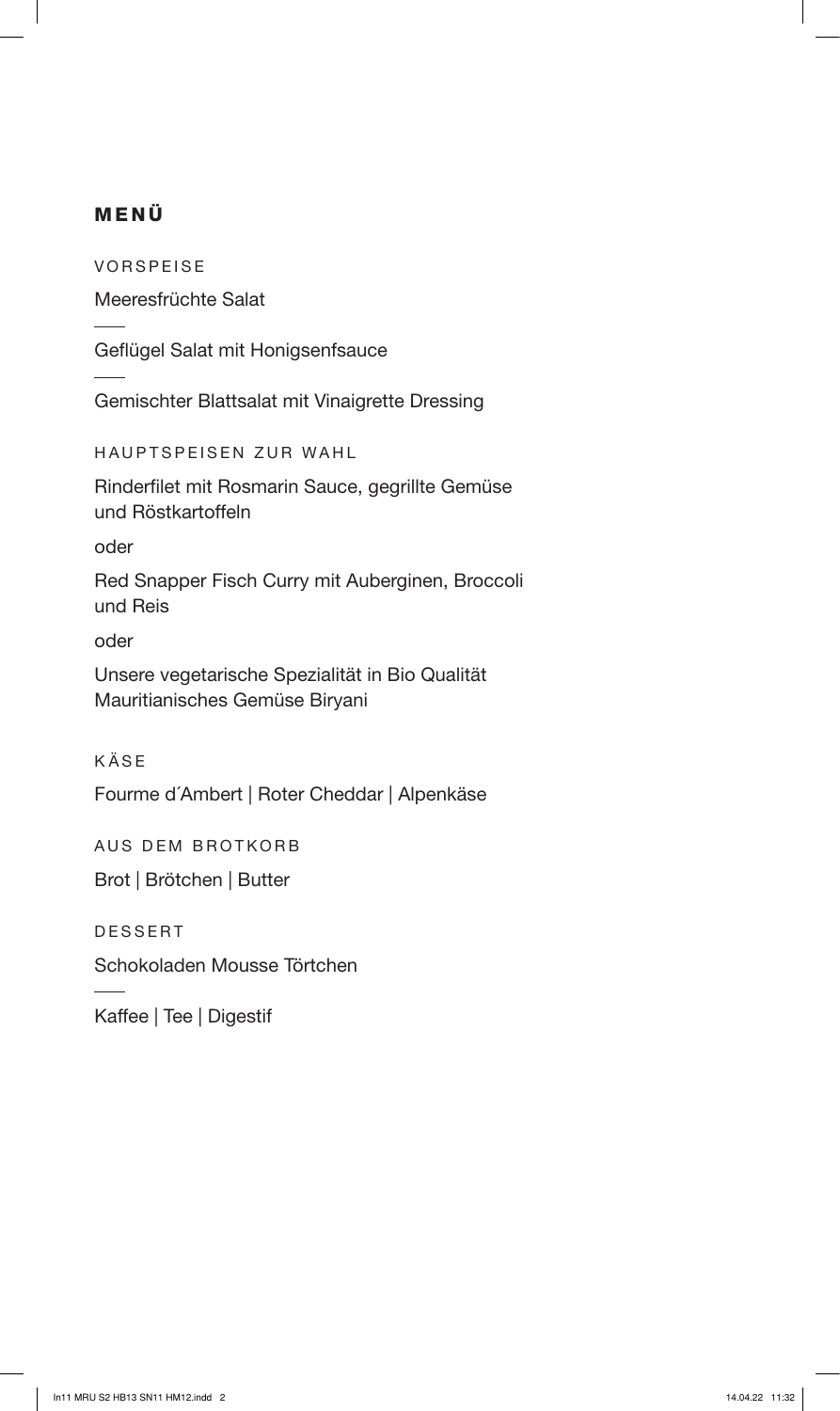#### MAURITIUS - FRANKFURT

# BREAKFAST

Fresh fruit salad

Yoghurt

Swiss cheese, turkey ham, prosciutto

Spanish frittata

Bread · Roll · Croissant

Butter · Jam · Honey · Nutella

Coffee · Tea

Freshly squeezed orange juice

## ASSORTMENT OF REFRESHMENTS

Sliced fresh fruits

Mango cheese cake

Avocado and chicken sandwich